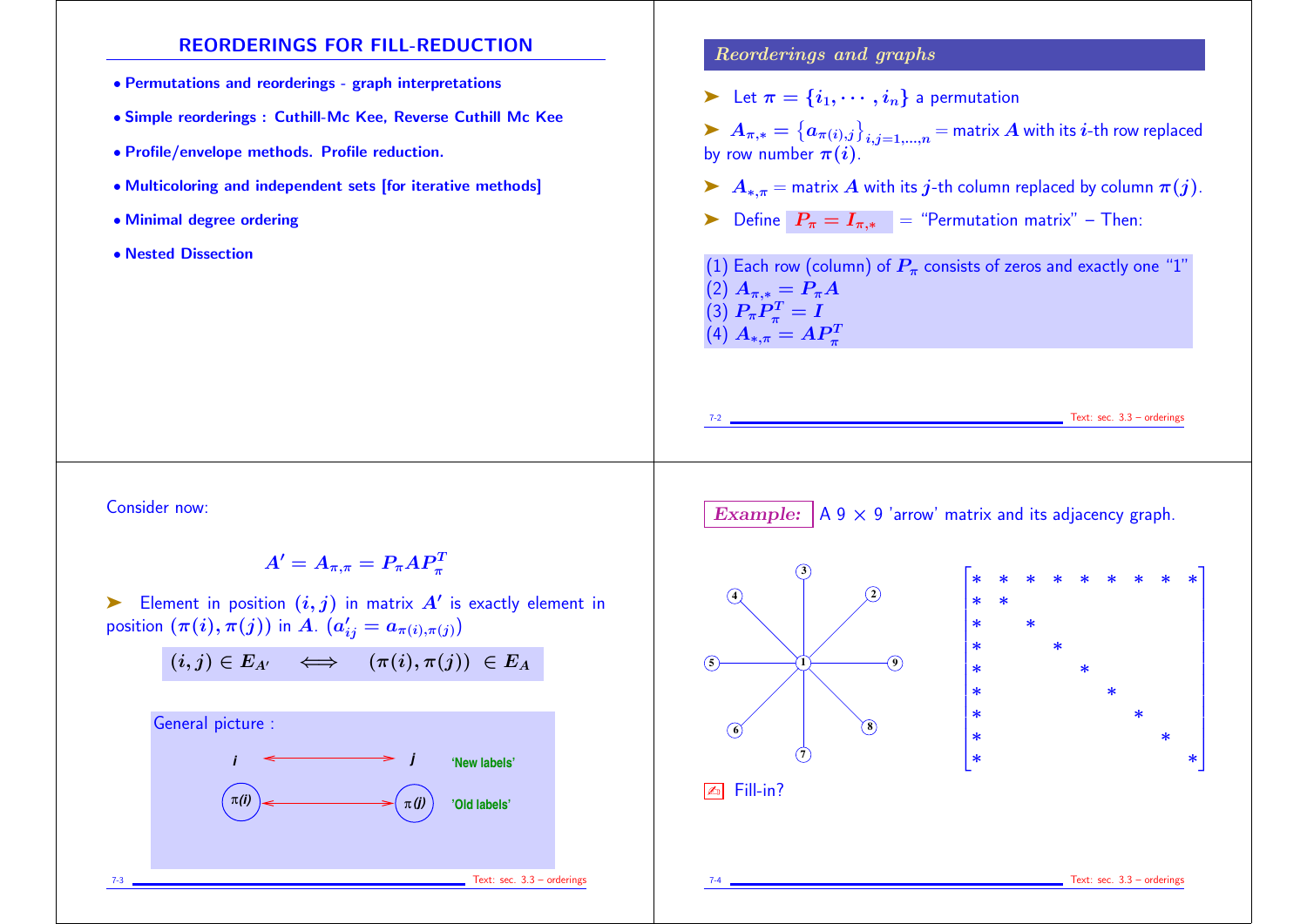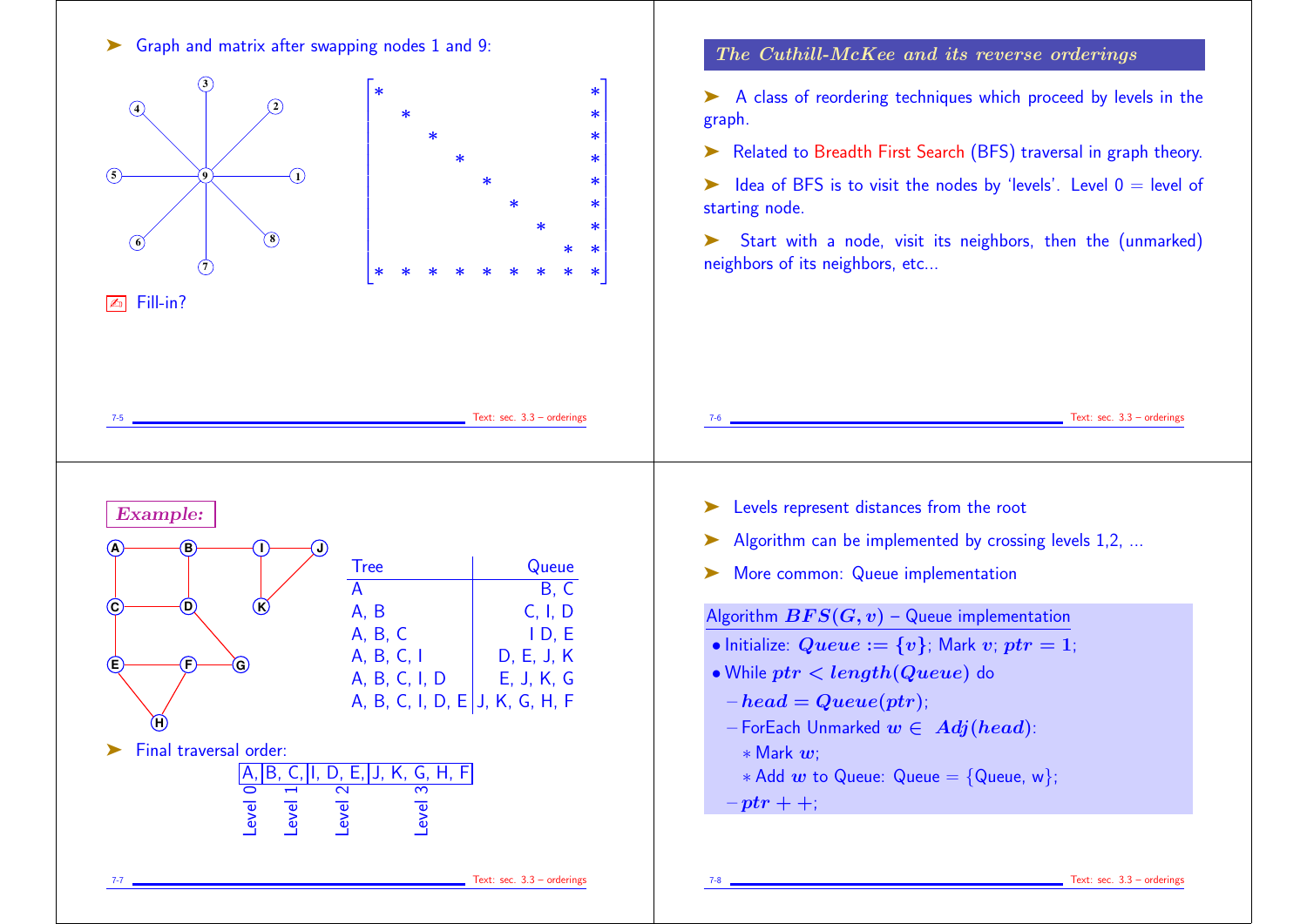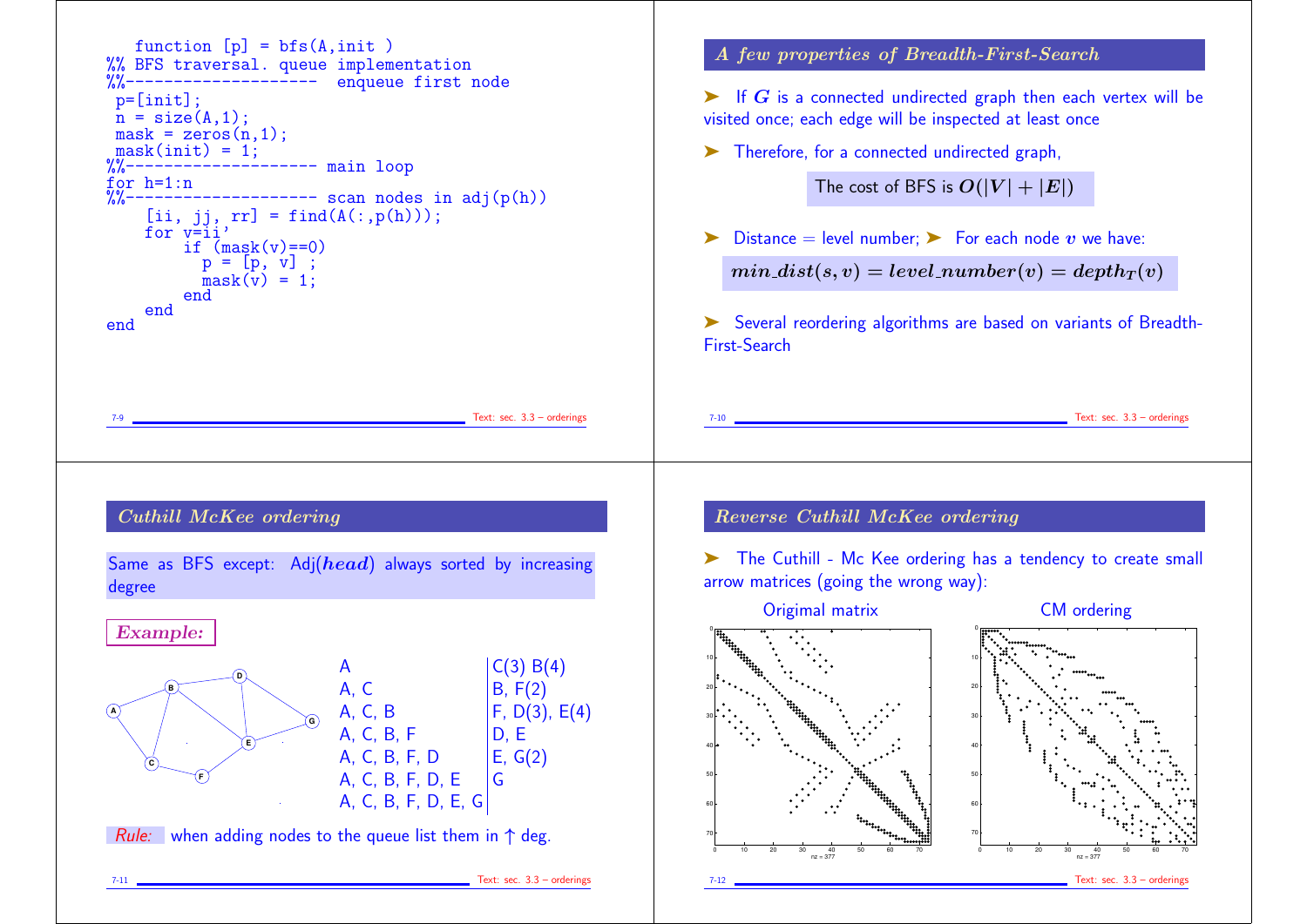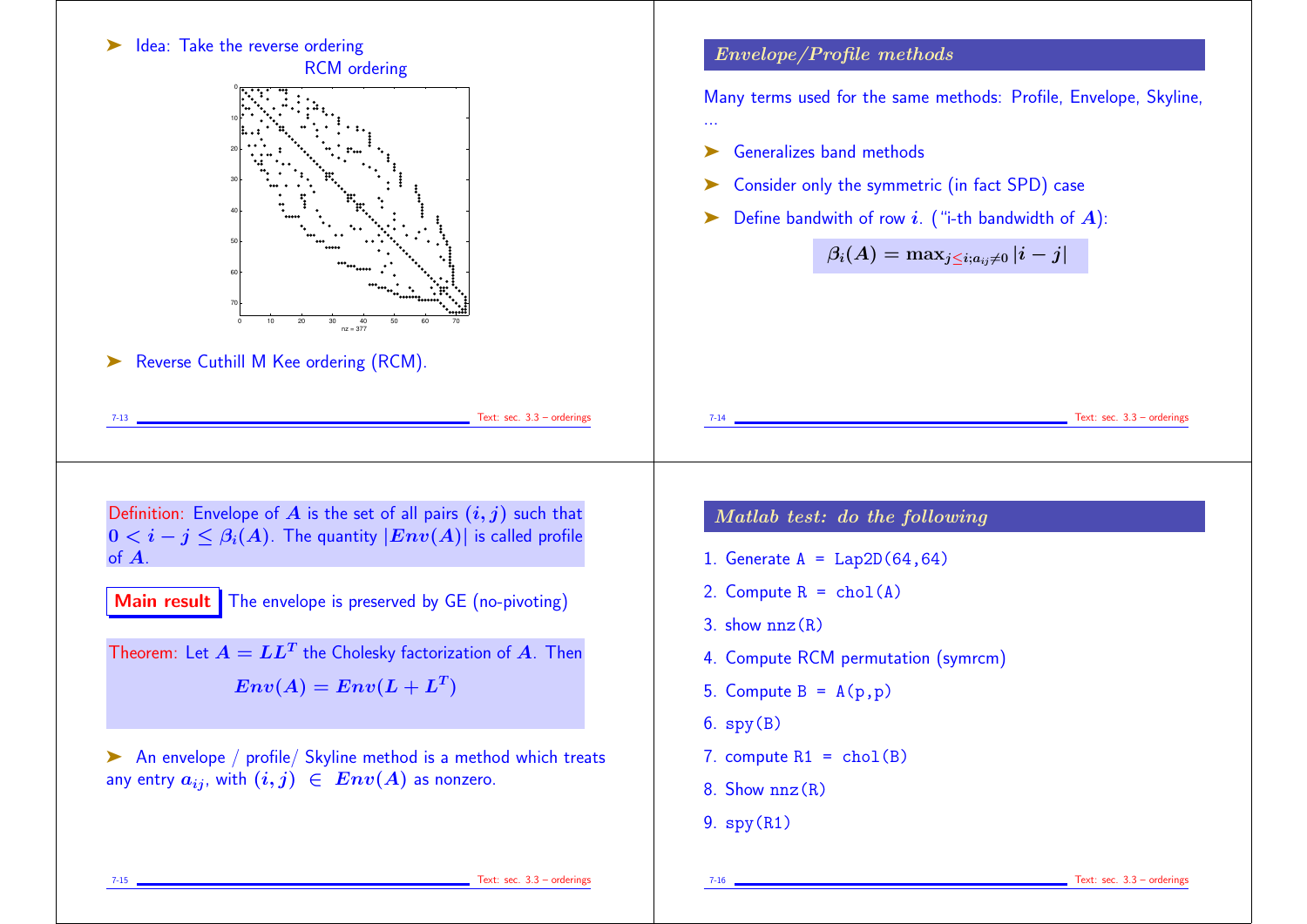### Orderings for iterative methods: Multicoloring

➤ General technique that can be exploited in many different ways to introduce parallelism – generally of order  $N$ .

➤ Constitutes one of the most successful techniques for introducing vector computations for iterative methods..

➤ Want: assign colors so that no two adjacent nodes have the same color.

Simple example: Red-Black ordering.



# Corresponding matrix



➤ Observe: L-U solves (or SOR sweeps) in Gauss-Seidel will require only diagonal scalings  $+$  matrix-vector products with matrices of size  $N/2$ .

How to generalize Red-Black ordering? Answer: Multicoloring  $\&$  independent sets A greedy multicoloring technique:

- Initially assign color number zero (uncolored) to every node.
- Choose an order in which to traverse the nodes.
- $\bullet$  Scan all nodes in the chosen order and at every node  $i$  do

 $Color(i) = min\{k \neq 0 | k \neq Color(j), \forall j \in Adj(i)\}$ 

Adj(i) = set of nearest neighbors of 
$$
i = \{k \mid a_{ik} \neq 0\}
$$
.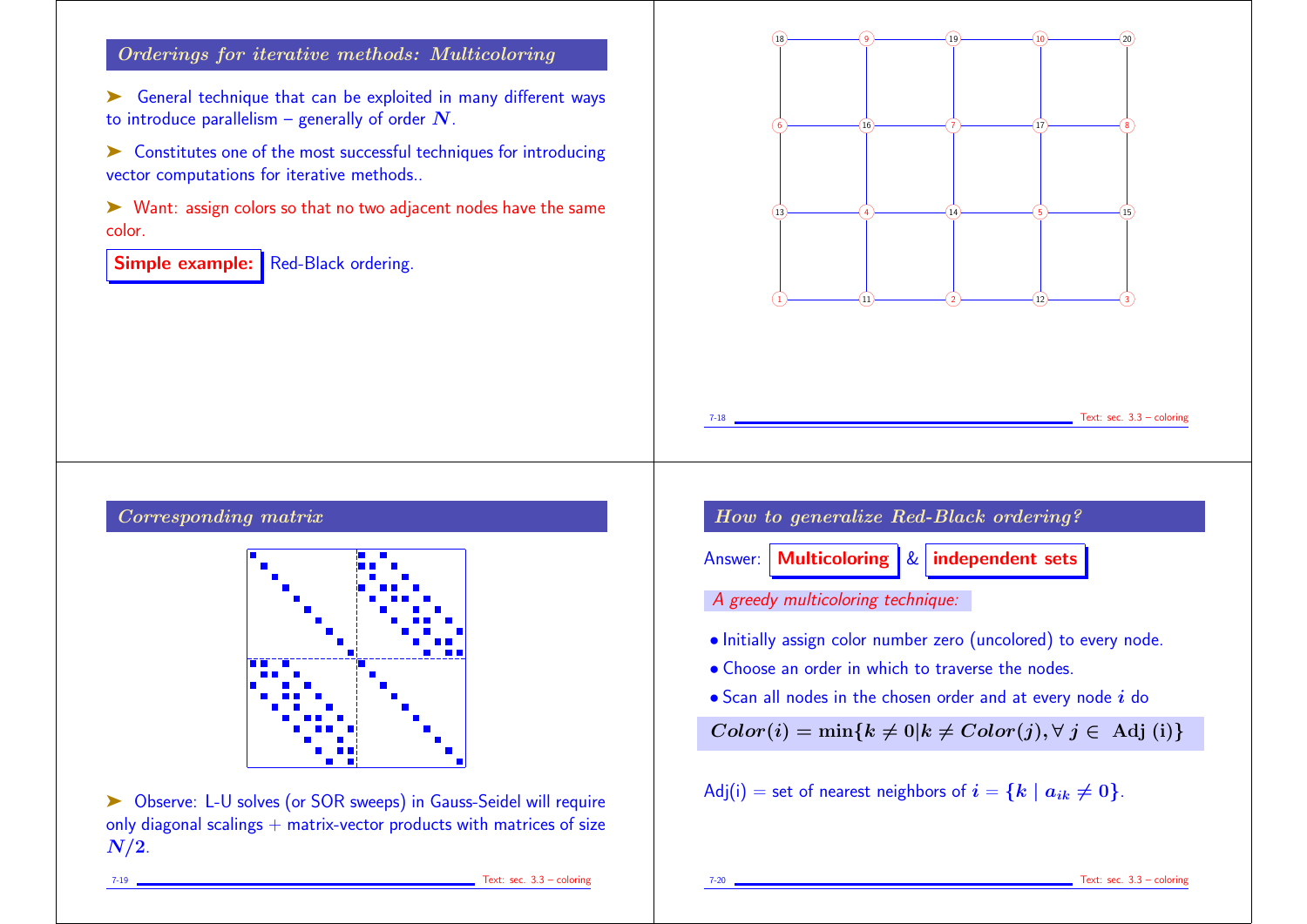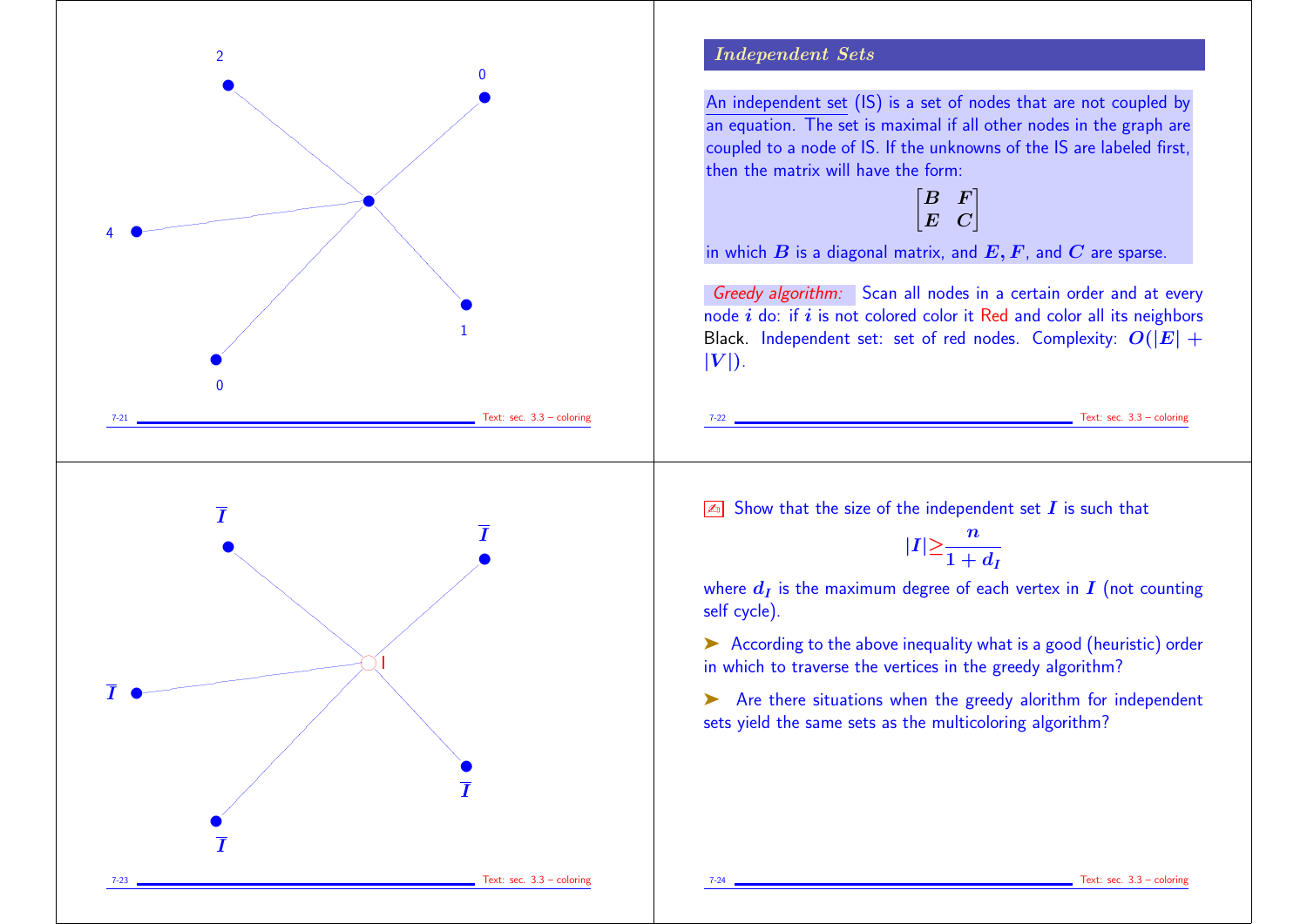#### Orderings used in direct solution methods

- ➤ Two broad types of orderings used:
- $\bullet$  Minimal degree ordering  $+$  many variations
- $\bullet$  Nested dissection ordering  $+$  many variations
- ➤ Minimal degree ordering is easiest to describe:

At each step of GE, select next node to eliminate, as the node  $v$ of smallest degree. After eliminating node  $v$ , update degrees and repeat.

### Minimal Degree Ordering

At any step  $i$  of Gaussian elimination define for any candidate pivot row  $\boldsymbol{i}$ 

 $Cost(j) = (nz<sub>c</sub>(j) - 1)(nz<sub>r</sub>(j) - 1)$ 

where  $nz_c(j)$  = number of nonzero elements in column j of 'active' matrix,  $nz_r(j)$  = number of nonzero elements in row j of 'active' matrix.

- External Heuristic: fill-in at step j is  $\leq cost(j)$
- Strategy: select pivot with minimal cost.
- Local, greedy algorithm
- ► Good results in practice.

7-25 – order2

### Many improvements made over the years

• Alan George and Joseph W-H Liu, THE EVOLUTION OF THE minimum degree ordering algorithm, SIAM Review, vol 31 (1989), pp. 1-19.

| Min. Deg. Algorithm              | <b>Storage</b>  | Order. |
|----------------------------------|-----------------|--------|
|                                  | (words)         | time   |
| Final min. degree                | 1,181K          | 43.90  |
| Above w/o multiple elimn.        | 1,375 K         | 57.38  |
| Above $w/o$ elimn. absorption    | 1,375 $K$       | 56.00  |
| Above w/o incompl. deg. update   | 1,375 $K$       | 83.26  |
| Above w/o indistiguishible nodes | 1,308 K         | 183.26 |
| Above $w/o$ mass-elimination     | 1,308 K 2289.44 |        |

Example 180  $\times$  180 9-point mesh problem

➤ Since this article, many important developments took place.

7-26 – order2

➤ In particular the idea of "Approximate Min. Degree" and and "Approximate Min. Fill", see

• E. Rothberg and S. C. Eisenstat, NODE SELECTION STRATEgies for bottom-up sparse matrix ordering, SIMAX, vol. 19 (1998), pp. 682-695.

• Patrick R. Amestoy, Timothy A. Davis, and Iain S. Duff. An Approximate Minimum Degree Ordering Algorithm. SIAM Journal on Matrix Analysis and Applications, 17 (1996), pp. 886-905.

7-27 – order2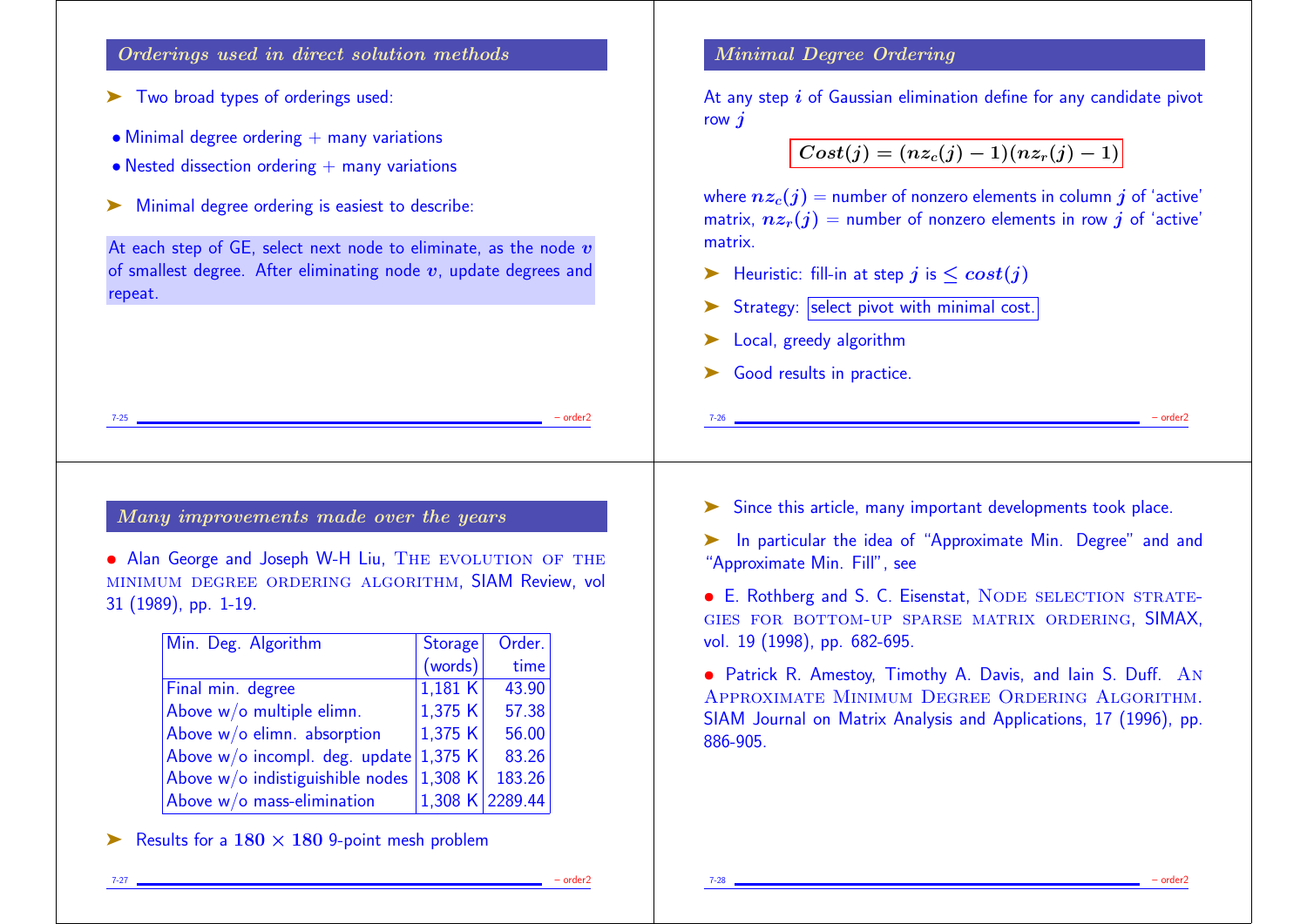# Practical Minimal degree algorithms

**First Idea:** Use quotient graphs

- \* Avoids elimination graphs which are not economical
- \* Elimination creates cliques
- \* Represent each clique by a node termed an element (recall FEM methods)
- \* No need to create fill-edges and elimination graph
- \* Still expensive: updating the degrees

### Second idea: Multiple Minimum degree

\* Many nodes will have the same degree. Idea: eliminate many of them simultaneously –

\* Specifically eliminate independent set of nodes with same degree.

**Third idea:** Approximate Minimum degree

\* Degree updates are expensive –

\* Goal: To save time.

\* Approach: only compute an approximation (upper bound) to degrees.

7-30 – order2

\* Details are complicated and can be found in Tim Davis' book

7-29 – order2

## Nested Dissection Reordering (Alan George)

- ➤ Computer science 'Divide-and-Conquer' strategy.
- ► Best illustration: PDE finite difference grid.

➤ Easily described by using recursivity and by exploiting 'separators': 'separate' the graph in three parts, two of which have no coupling between them. The 3rd set ('the separator') has couplings with vertices from both of the first 2 sets.

➤ Key idea: dissect the graph; take the subgraphs and dissect them recursively.

➤ Nodes of separators always labeled last after those of the parents

### Nested dissection ordering: illustration





▶ For regular  $n \times n$  meshes, can show: fill-in is of order  $n^2 \log n$ and computational cost of factorization is  $\bm{O}(n^3)$  .

7-32 – order2

 $\sqrt{2\pi}$  How does this compare with a standard band solver?

7-31 – order2